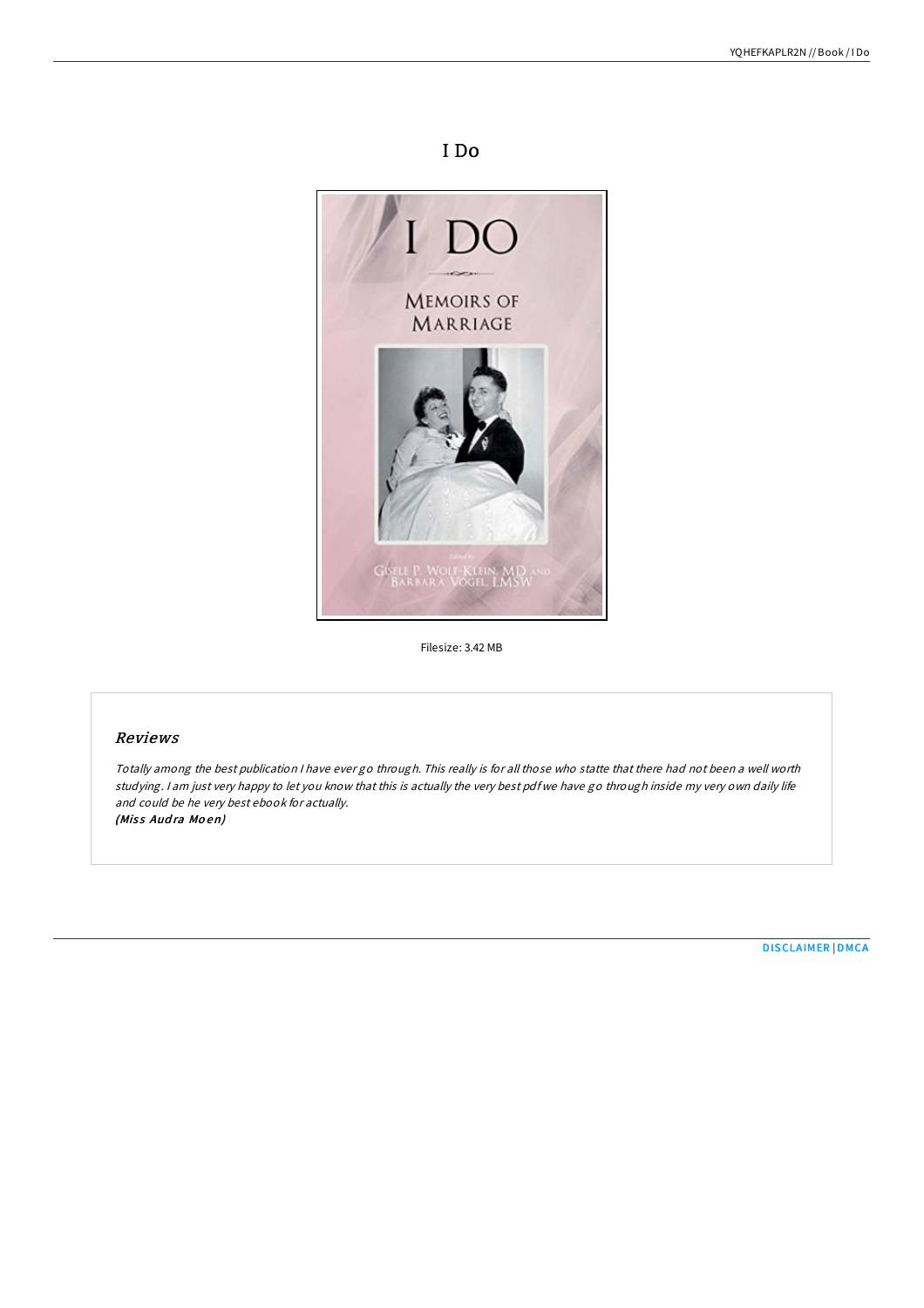### I DO



BookBaby, United States, 2015. Paperback. Book Condition: New. 229 x 150 mm. Language: English . Brand New Book. I DO presents the real voices of older married couples, who have endured life in the trenches together for fifty years. It proposes the survival strategies that they have personally developed and tested in over a half century of marital commitment. These are their stories and their secrets. As a clinical team, with a physician specializing in geriatric medicine and a geriatric social worker with a background in gero-psychiatry, we have had the privilege of witnessing extraordinary love stories every day. We see in our office, couples truly honoring the vows they took over a half century ago, stepping up when the time comes to care for one another in sickness as well as in health. More often than not, these couples have faced a lifetime of challenges and developed constructive ways of working out solutions together. Some battled alcoholism, others were abused, or cheated on, some lost children, others were sterile and struggled with adoption issues. Money was often short and living spaces cramped. Illness was pervasive and age had taken its toll, bringing chronic health conditions. But all have retained the love in their eyes of their first meeting. That love is as young and fresh today as it had been more than half a century ago. How do they do it? How can these octogenarians and nonagenarians be as much in love today? We became simply fascinated by these questions which were puzzling us on a daily basis, while we were tending to their medical and psychosocial needs. We had to find out the answers. With our encouragement, over a three year period, a group of eleven couples, who had connected through our office practice, decided to meet periodically...

Read I Do [Online](http://almighty24.tech/i-do-paperback.html) e Do [wnlo](http://almighty24.tech/i-do-paperback.html) ad PDF I Do